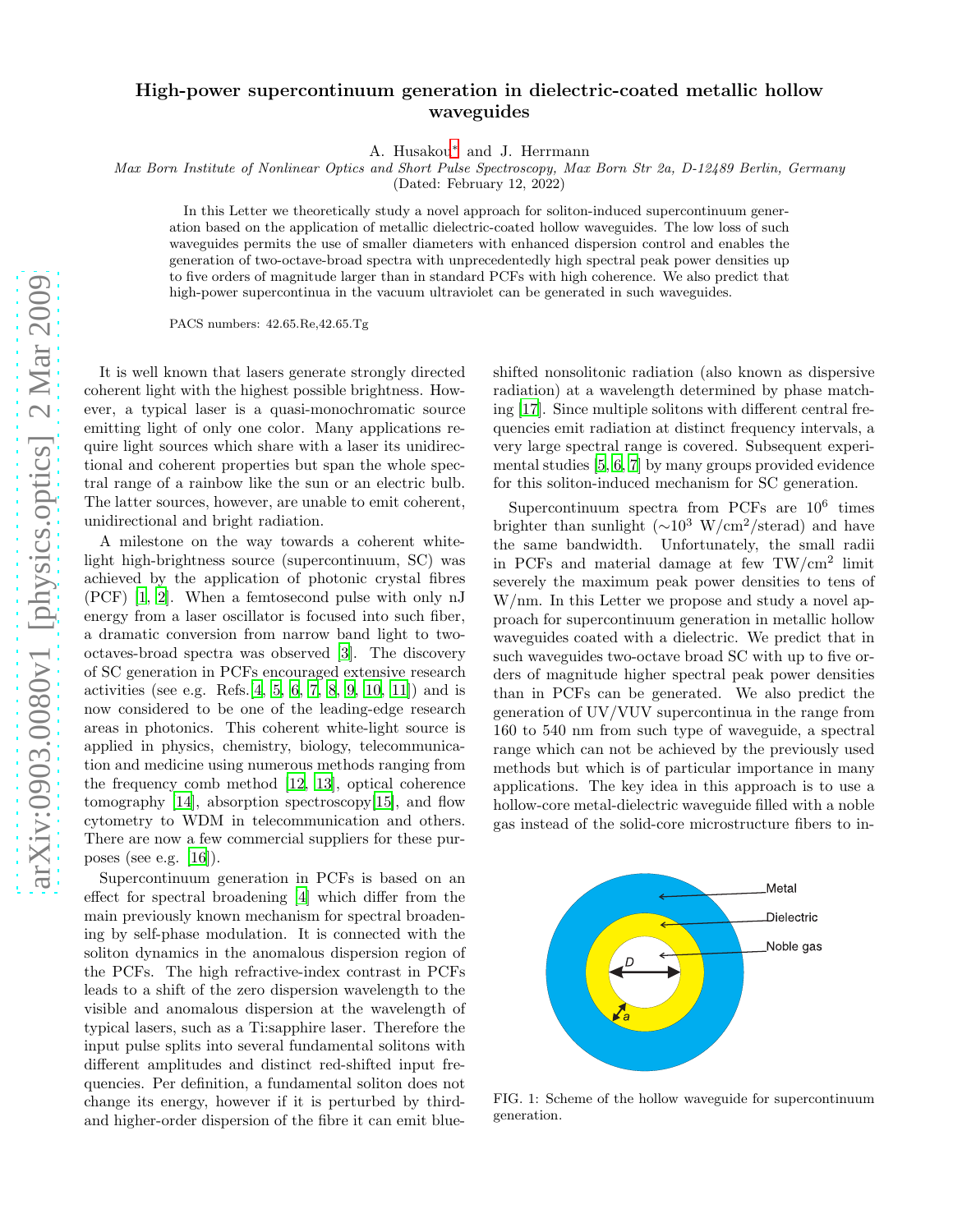

FIG. 2: High-power supercontinuum generation. Waveguide characteristics (a), generated output supercontinuum (red) and first- order coherence (green) (b), and evolution of temporal shape (c) and spectrum (d) in a  $D = 80 \mu m$  silver waveguide coated with a 45-nm layer of fused silica and filled with argon at 1 atm. The input 100-fs pulse at 800 nm has the intensity of  $50 \text{ TW/cm}^2$ . In (a), loss (red) and group velocity dispersion (green) are presented. The roughness size  $\sigma$  equals 100 nm. The spectrum in (b) is presented after 50-cm propagation.

crease the diameter to a range between 20 to  $80\mu$ m and the damage threshold. The introduction of such waveguides has the aim to fulfill the conditions of small loss and anomalous dispersion at optical frequencies which are the basic requirements for the soliton-induced mechanism of supercontiunuum generation, similar to the situation in microstructure fibers [\[4\]](#page-3-4). In recent years the application of standard dielectric hollow waveguides has led to impressive progress in ultrafast optics such as the generation of few-cycle [\[18\]](#page-3-18) and attosecond pulses [\[19](#page-4-0)] and highorder harmonics [\[20](#page-4-1)]. However, these waveguides can not be used for the purpose studied here, because anomalous dispersion at optical frequencies and high pressures can only be achieved for small diameters in the range of 20-  $80\mu$ m, for which the loss is too high.

Dielectric-coated metallic hollow waveguides can be produced by chemical vapor deposition [\[21,](#page-4-2) [22](#page-4-3)]. In Fig. 1, the geometry of such waveguide is presented. The hollow core of the fibre with diameter  $D$  is surrounded by a metallic cladding (blue) coated by a dielectric material such as silica (yellow) with thickness a on the inner side.

For the numerical simulations we use a generalized model based on the propagation equation for forwardgoing waves [\[4\]](#page-3-4) with inclusion of higher-order transverse modes and the effects of ionization and plasma formation in the waveguide. The Fourier transform  $E(z, x, y, \omega)$  of the electromagnetic field  $E(z, x, y, t)$  in the waveguide can be represented by  $\vec{E}(z, x, y, \omega)$  =  $\sum_j E_j(z,\omega) F_j(r,\omega)$ , where  $F_j(r,\omega)$  is the transverse mode profiles of the j-th mode and  $E_j(z,\omega)$  describes the evolution of field with propagation. The inclusion of higher-order transverse modes takes into account a possible energy transfer to higher-order modes by the nonlinear polarization. We consider only linearly-polarized fields and therefore only  $EH_{1j}$  modes with the same polarization. The following first-order differential equation can be written for  $E_j(z,\omega)$  in the EH<sub>1j</sub> mode [\[4\]](#page-3-4):

$$
\frac{\partial E_j(z,\omega)}{\partial z} = i\beta_j(\omega)E_j(z,\omega) - \frac{\alpha_j}{2}(\omega)E_j(z,\omega) + \frac{i\omega^2}{2c^2\epsilon_0\beta_j(\omega)}P_{NL}^{(j)}(z,\omega)
$$
\n(1)

where  $\beta_i(\omega)$  and  $\alpha_i(\omega)$  are the wavenumber and the loss. This equation neglects backward-propagating components and contains only the first-order derivative over the propagation coordinate, but in difference to the nonlinear Schrödinger equation (NSE) it does not rely on the slowly-varying envelope approximation and refer to the field components  $E_i(z, \omega)$  and not to the amplitudes of the field. This approach allows to model the evolution of fs pulses with extremly broad spectra. The quantities  $\beta_i(\omega)$ ,  $\alpha_i(\omega)$  and  $F_i(r, \omega)$  are calculated by the transfermatrix approach assuming a circular waveguide structure as shown in Fig. 1, including the bulk dispersion of argon. Additionally, roughness loss is included in the calculation of  $\alpha_i(\omega)$  using the model of pointlike scatterers; for further details of the transfer matrix theory and roughness loss calculation, see Ref. [\[23\]](#page-4-4).

The Fourier transform of the *j*th component of the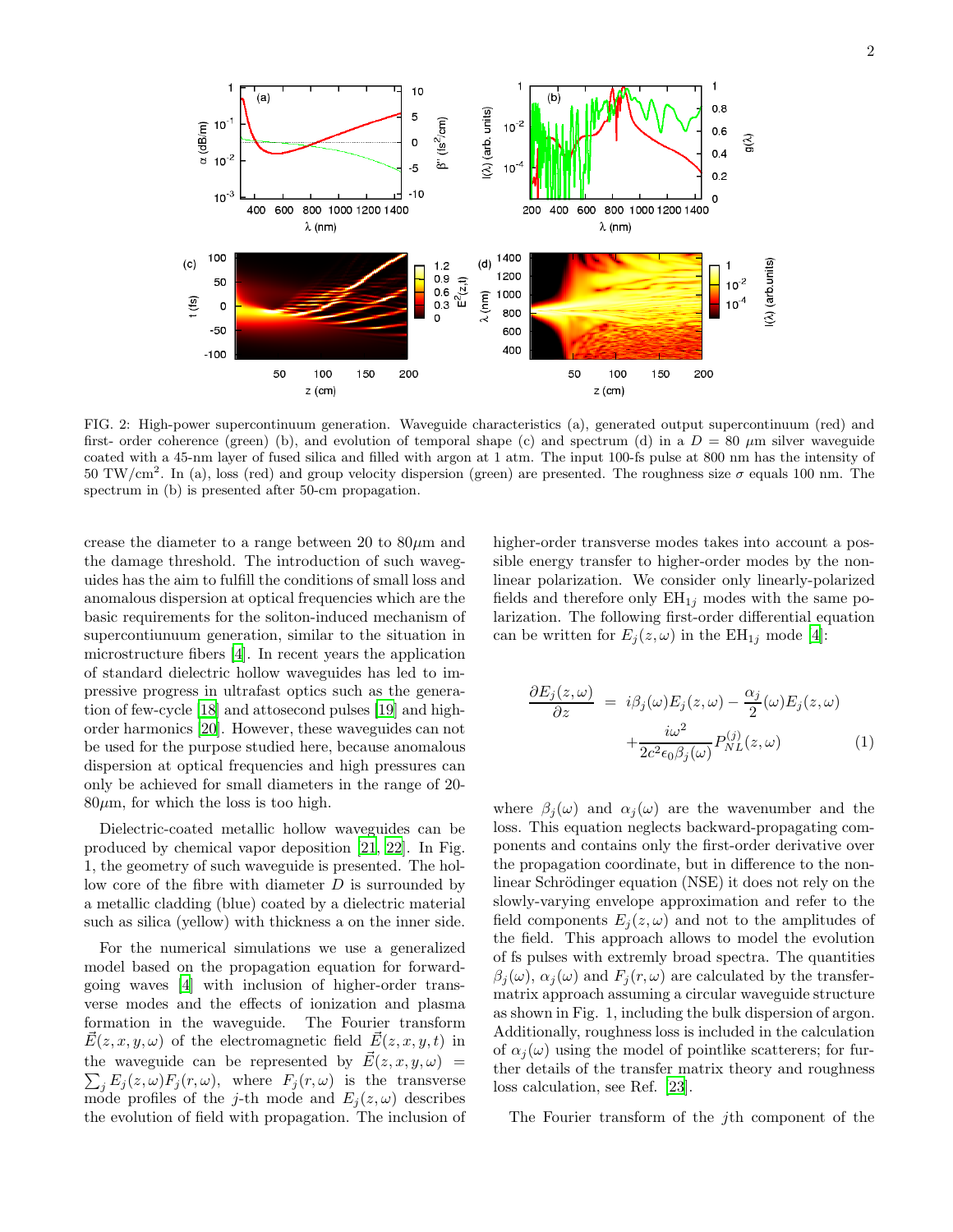

FIG. 3: UV/VUV supercontinuum generation. Waveguide characteristics (a), generated output supercontinuum (b), and evolution of the temporal shape  $(c)$  and spectrum  $(d)$  in a  $20-\mu m$  aluminum waveguide with a 10-nm coating and filled with argon at 0.5 atm. The input 50-fs pulse at 266 nm has the input intensity of 40 TW/cm<sup>2</sup>. In (a), loss (red) and group velocity dispersion (green) are presented.

nonlinear polarization  $P_{NL}^{(j)}(z,\omega)$  is given by

$$
P_{NL}^{(j)}(z,\omega) = \int_0^R 2\pi r F_j(r,\omega) \int_{-\infty}^\infty \exp(i\omega t) P_{NL}(z,r,t) dr dt
$$
\n(2)

Here  $P_{NL}(z, r, t)$  includes the Kerr nonlinearity, the plasma-induced refraction index change and absorption of light energy due to ionization. A theoretical description of light propagation in gases in the presense of photoionization and plasma can be found in numerous papers (see e.g. Ref. [\[24](#page-4-5)]). Taking these effects into account we can write for  $P_{NL}(z, r, t)$ :

$$
P_{NL}(z,r,t) = \epsilon_0 \chi_3 E^3(z,r,t) - \rho(z,r,t) \cdot ed(z,r,t) -
$$

$$
E_g \epsilon_0 c \int_{-\infty}^t \frac{E(z,r,t)}{\tilde{I}(z,r,t)} \frac{\partial \rho(z,r,t)}{\partial t} dt \qquad (3)
$$

where  $\chi_3 = (4/3)c\epsilon_0 n_2$  is the third-order polarizability of the gas filling and  $\tilde{I}(z, r, t)$  is the intensity averaged over few optical periods. For argon we have  $n_2 = 1 \times$  $10^{-19}$  cm<sup>2</sup>/W at 1 atm,  $E_q$ =15.95 eV is the ionization potential,  $\rho(z, r, t)$  is the electron density and  $d(z, r, t)$  is the mean free-electron displacement in the electric field. The evolution of the two latter quantities is described by

$$
\frac{\partial \rho(z, r, t)}{\partial t} = (N_0 - \rho(z, r, t)) \Gamma(\tilde{I}(z, r, t)) \tag{4}
$$

$$
\frac{\partial^2 d(z, r, t)}{\partial t^2} = -eE(z, r, t)/m_e \tag{5}
$$

where  $\Gamma(\tilde{I}(z, r, t))$  is the photoionization rate calculated from the Faisal-Reiss-Keldysh model[\[25\]](#page-4-6) which describes both the multiphoton and tunnelling regime and  $N_0$  is the initial argon density. The coherence properties of the supercontinua [\[10](#page-3-10), [11](#page-3-11)] are described by the first-order coherence function  $g(\lambda)$  defined as

$$
g(\lambda) = \Re \left[ \frac{\langle E_b(\lambda) E_a^*(\lambda) >_{ab, a \neq b}}{\langle E_a(\lambda) E_a^*(\lambda) >_a} \right] \tag{6}
$$

where the indices  $a, b$  denote the different input realizations and  $E_a(\lambda)$  is the spectrum for the realisation a. Pulse evolution with propagation is modelled for each realisation of the input quantum shot noise, which is added to the input pulse. These realisations are implemented as described in Ref. [\[11](#page-3-11)]. Equations  $(1)-(5)$  are solved by the split-step Fourier method with Runge-Kutta nonlinear steps.

First we study the loss and dispersion properties of a silver waveguide with a diameter of  $80\mu$ m coated from the inner side with a 45nm layer from fused silica. In Fig. 2(a) can be seen that the loss remains relatively low in the range of  $10^{-2}$ -10<sup>-1</sup> dB/m for wavelengths from 0.4  $\mu$ m to 1.4  $\mu$ m. This means that at most 10% of the energy is lost during a propagation over 1 m, while in a conventional dielectric hollow waveguide with the same diameter, roughly 80% of the energy is lost. The physical reason for this difference is that the reflection coefficient for grazing incidence of light is higher for fused-silicacoated silver than for a layer of fused silica. The increased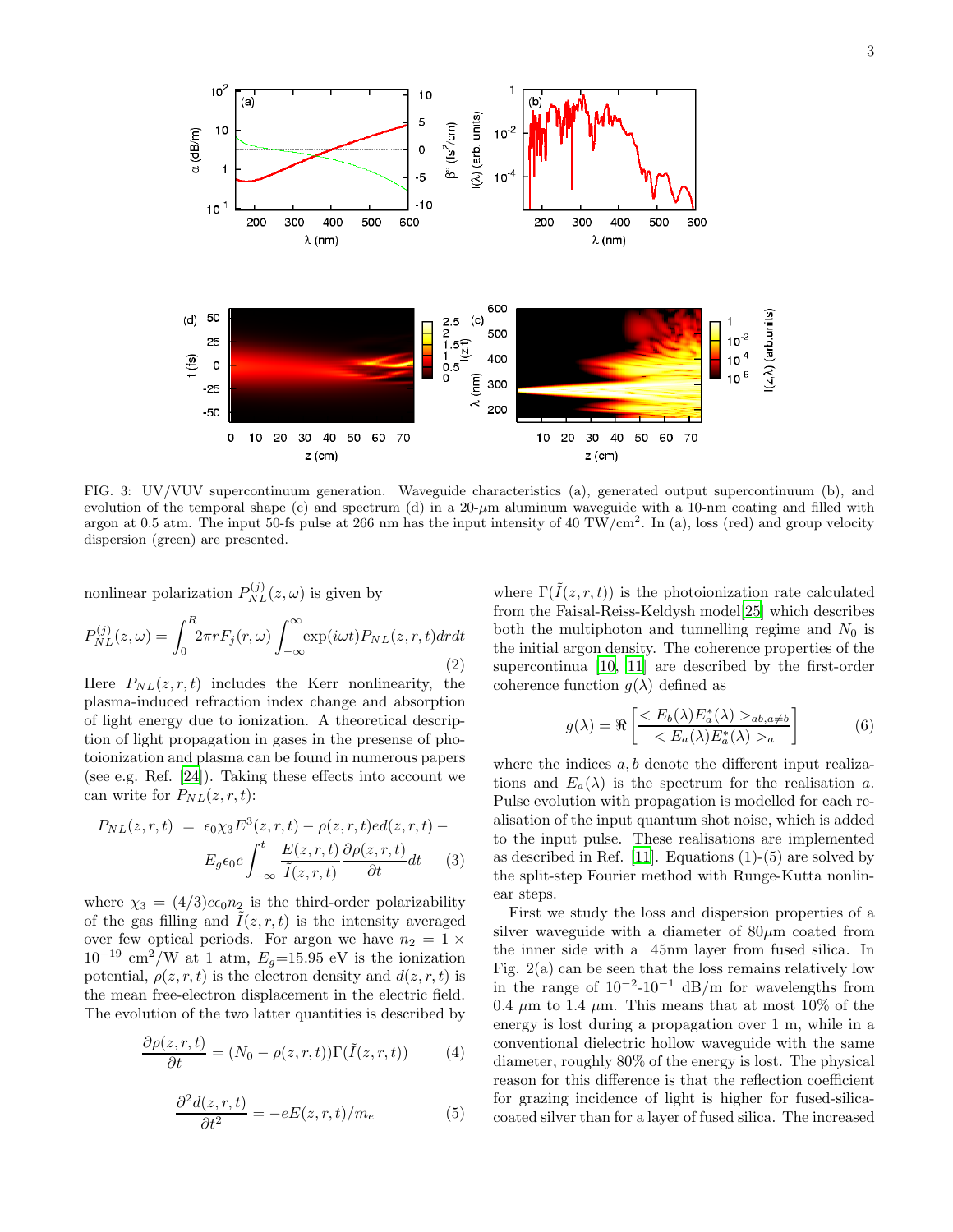transmission of dielectric-coated metallic waveguides allow a reduction of the diameter of the waveguides while keeping the losses acceptable. This, in turn, leads to significant modification of the dispersion properties and an extended range of anomalous dispersion[\[23](#page-4-4)]. The group velocity dispersion, illustrated in Fig.  $2(a)$  by the green curve, is anomalous for  $\lambda > 570$  nm at 1 atm of the argon filling.

The optical properties of the studied waveguide as illustrated in Fig. 2(a) allows the conjecture that solitoninduced supercontinuum generation can be generated in such waveguide. To study this question we consider the evolution of a 100-fs input pulse at 830 nm with a peak intensity of 50 TW/ $\text{cm}^2$  propagating a maximum distance of 2 m in the above-described fiber with 10 modes included in the simulation. We assume that the input field is completely in the  $EH_{11}$  mode, but during propagation roughly 20% of energy is transferred to higher-order modes. It can be seen in Fig. 2(b) that the generated radiation cover the spectral range from 250 nm to 1200 nm, with a total width corresponding to more than two octaves. This supercontinuum is generated already after 50 cm of propagation, as shown in Fig. 2(d). In Fig. 2(b) the first-order coherence is shown by the green curve demonstrating a high average value of 0.92. The supercontinuum generation is stable against manufacturing imperfections and variation of input pulse parameters. The energy fraction in the cladding is around  $10^{-3}$ , which guarantees that it is not damaged. The wavelengthaveraged peak power spectral density is about  $10^6$  W/nm with an intensity at the output of about  $10^{14}$  W/cm<sup>2</sup>. The obtained spectral power density is  $10<sup>5</sup>$  times higher than in standard PCFs. For comparison, the Sun at its surface has a brightness of  $10^3$  W/cm<sup>2</sup>/sterad, which is roughly  $10^{11}$  times lower than the results predicted here. The temporal shape presented in Fig. 2(c) shows that the pulse is split into many solitons and background radiation which move with different velocities. The supercontinuum is explained by the same mechanism as in photonic crystal fibres due to the emission of nonsolitonic radiation by several frequency-shifted solitons[\[4](#page-3-4)].

Supercontinua from PCFs have the shortest wavelengths in the ultraviolet at about 300 nm. There exists a strong interest in molecular physics and material science in extending the achievable spectrum still further towards the vacuum ultraviolet (VUV). Here we show that dielectric-coated metallic hollow waveguides can also be used for this purpose and predict a high-power VUV supercontinuum source, which is based on an appropriately designed fused-silica-coated aluminium waveguides filled with argon.

We consider an optimized aluminum waveguide with the diameter of only 20  $\mu$ m coated by a 10-nm layer of fused-silica. The linear optical properties of this waveguide are shown in Fig. 3(a), demonstrating moderate loss and anomalous dispersion for  $\lambda > 260$  nm at 1 atm.

In Fig.  $3(b)-(d)$  the generation of an ultraviolet/vacuum ultraviolet supercontinuum from a third harmonic pulse of a Ti:sapphire amplifier laser system with input pulses at 266 nm and intensity of 40 TW/ $\text{cm}^2$  is illustrated. The evolution of spectra (d) and the temporal shape (c) demonstrates an initial generation of two side peaks by four-wave mixing followed by fission into several solitons and soliton emission. The output spectrum reaches from 160 to 540 nm, as shown by the red curve in Fig. 3(b).

In conclusion, we studied the generation of high-power supercontinua in specially designed metallic dielectric coated waveguides. We predicted that supercontinua with two-octave width, spectral power densities in the range of MW/nm five orders of magnitude higher than in microstructured fibers, and high coherence, can be achieved in such waveguides. Additionally, we predicted the generation of UV/VUV supercontinuum in an aluminum hollow waveguide.

The findings that we report could have applications in a wide range of fields. Let us remark just a few. In combination with a multichannel frequency filter the high- power SC source can replace many lasers at separated frequencies including wavelengths where lasers are not available (as e.g. in the UV/VUV). The predicted VUV supercontinuum could lead to advances in VUV frequency comb spectroscopy [\[26](#page-4-7)]. Further on, direct difference frequency mixing of two portions of the SC [\[27](#page-4-8)] eliminates the carrier-offset frequency and its noise which can be used in frequency metrology. The detection sensitivity of nonlinear spectroscopic methods such as CARS microscopy [\[28\]](#page-4-9) can be significantly increased by an increase of the CS intensity.

- <span id="page-3-0"></span><sup>∗</sup> Electronic address: [\[\]gusakov@mbi-berlin.de](mailto:[]gusakov@mbi-berlin.de)
- <span id="page-3-1"></span>[1] J. C. Knight et al., Opt. Lett. **21**, 1547 (1996).
- <span id="page-3-2"></span>[2] P. Russel, Science 299, 358 (2003).
- <span id="page-3-3"></span>[3] J. K. Ranka, R. S. Windeler, and A. J. Stentz, Opt. Lett. 25, 25 (2000).
- <span id="page-3-4"></span>[4] A. V. Husakou and J. Herrmann, Phys. Rev. Lett. 87, 203901 (2001).
- <span id="page-3-5"></span>[5] J. Herrmann et al., Phys. Rev. Lett. 88, 173901 (2002).
- <span id="page-3-6"></span>[6] A. Ortigosa-Blanch, J. C. Knight, and P. St. J. Russel, J. Opt. Soc. Am. B 19, 2567 (2002).
- <span id="page-3-7"></span>[7] J. Dudleyet al., Opt. Express 10, 1215 (2002)
- <span id="page-3-8"></span>[8] A. L. Gaeta, Opt. Lett. 27, 924 (2002).
- <span id="page-3-9"></span>[9] K. L. Corwin et al., Phys. Rev. Lett. **90**, 113904 (2003).
- <span id="page-3-10"></span>[10] J. M. Dudley et al., Rev. Mod. Phys. **78**, 1135 (2006).
- <span id="page-3-11"></span>[11] D. Türke *et al.*, Opt. Express  $15$ , 2732 (2007).
- <span id="page-3-12"></span>[12] D. J. Jones et al., Science 288, 635 (2000).
- <span id="page-3-13"></span>[13] R. Holzwarth et al., Phys. Rev. Lett. 85, 2264 (2000).
- <span id="page-3-14"></span>[14] I. Hartl et al., Opt. Lett. **26**, 608 (2001).
- <span id="page-3-15"></span>[15] J. Swartling at al., Appl. Optics 44, 4684 (2005).
- <span id="page-3-16"></span>[16] H. Imam, Nature Photonics **2**, 26 (2008).
- <span id="page-3-17"></span>[17] N. Akhmediev and M. Karlsson, Phys. Rev. A 51, 2602  $(1995)$ .
- <span id="page-3-18"></span>[18] M. Nisoli et al., Opt. Lett. **22**, 522 (1997).